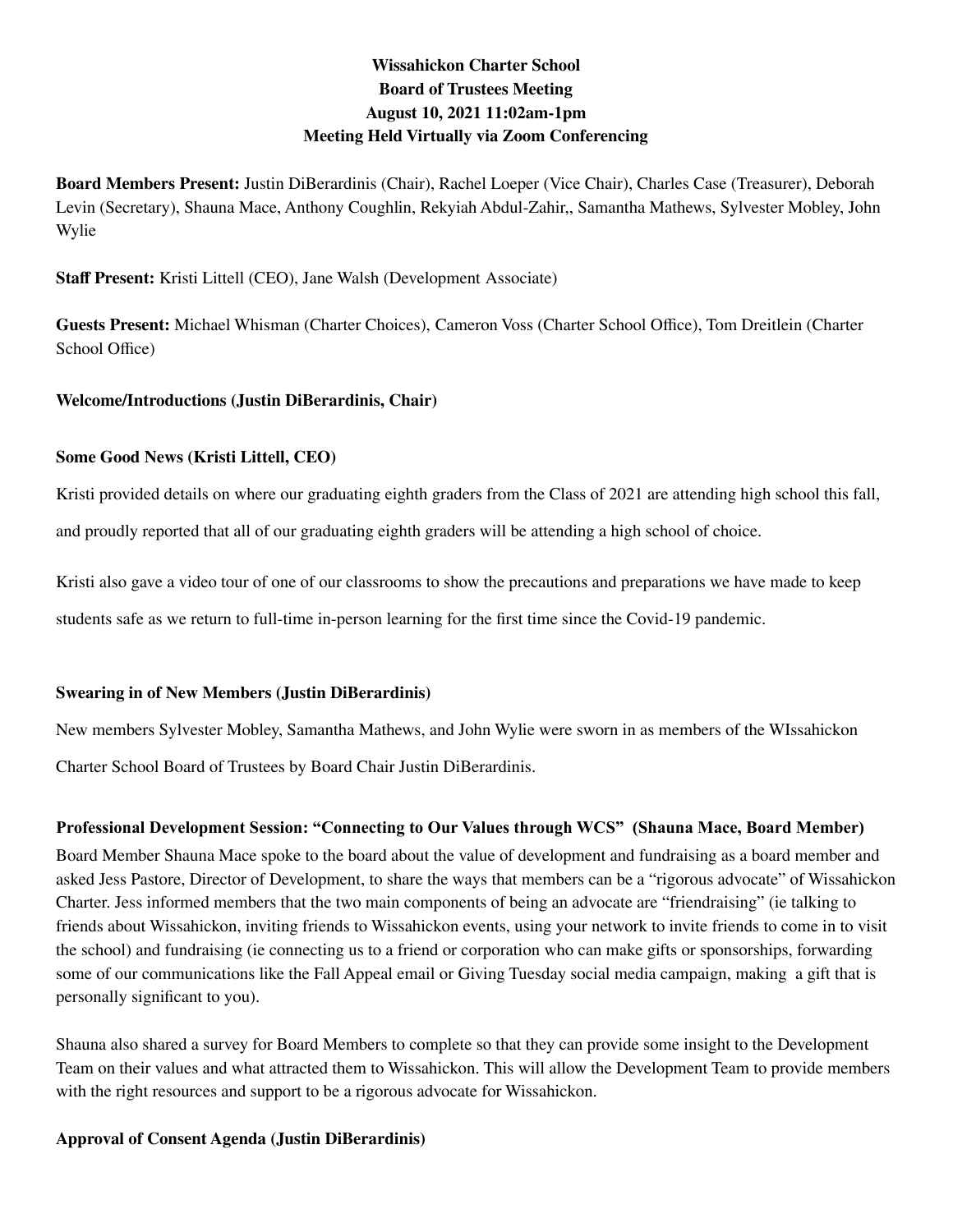The August Consent Agenda includes the June Board Meeting Minutes and the June Financial Transactions. Justin called for a motion to approve the consent agenda. Anthony led the motion to approve the consent agenda and Shauna seconded. The consent agenda was approved unanimously.

#### **Financial Update (Charles Case, Treasurer)**

Mike provided a summary of the June Financial Statements, the last statements of the previous fiscal year, and reports that both the school and the foundation were in good standing and meeting or exceeding all the recommended "check marks." In the case that there are decreased district rates in the upcoming years, we would be in good financial standing to sustain the deficit.

Justin called for a motion to approve the June Financial Statements. Debbie led the motion and Shauna seconded. The June Financial Statements were approved unanimously.

#### **Governance Report (Rachel Loeper, Vice Chair)**

Rachel provided new members with an explanation of the role that The Governance Committee serves. She provided some norms for the board such as timely responses to emails from Kristi.

Rachel reported that the Board will need to look at the Board's goals from the previous year and determine as a group if they will want to change any of those goals for the upcoming year.

At next month's meeting, The Governance Committee will share details on the Board's various committees and give members a chance to select a committee on which to serve.

#### **Diversity, Inclusion, and Justice (Justin DiBerardinis)**

Chair of the Diversity, Inclusion, and Justice Committee Ebony Staton Weidman was unable to attend so Justin gave a brief explanation of some of the work the committee has done over the past couple of months.

## **CEO Report (Kristi)**

- **● Institution Wide Goals** Kristi shared her goals for Wissahickon for the upcoming school year, which can be found in the attached document WCS Goals 2021-22
- **● Diversity, Inclusion, and Justice Spotlight** Kristi spoke about the ways that our Culture Office provided our students with positive messages about their own self images, including our "Black is Beautiful" facts, as well as made efforts to hold up "windows" into the cultures and identities of people and groups that are not largely represented in our communities
- **Academic Update: WIN and Literacy** This year we will be instituting a daily intervention block called WIN (What I Need) at which time additional supports such as our math or literacy interventionists, learning specialists, or administrators will come into the room and allow students to work in smaller groups; We will also be adopting a new literacy approach that has a larger emphasis on phonics, which new research suggests is the best way to teach literacy